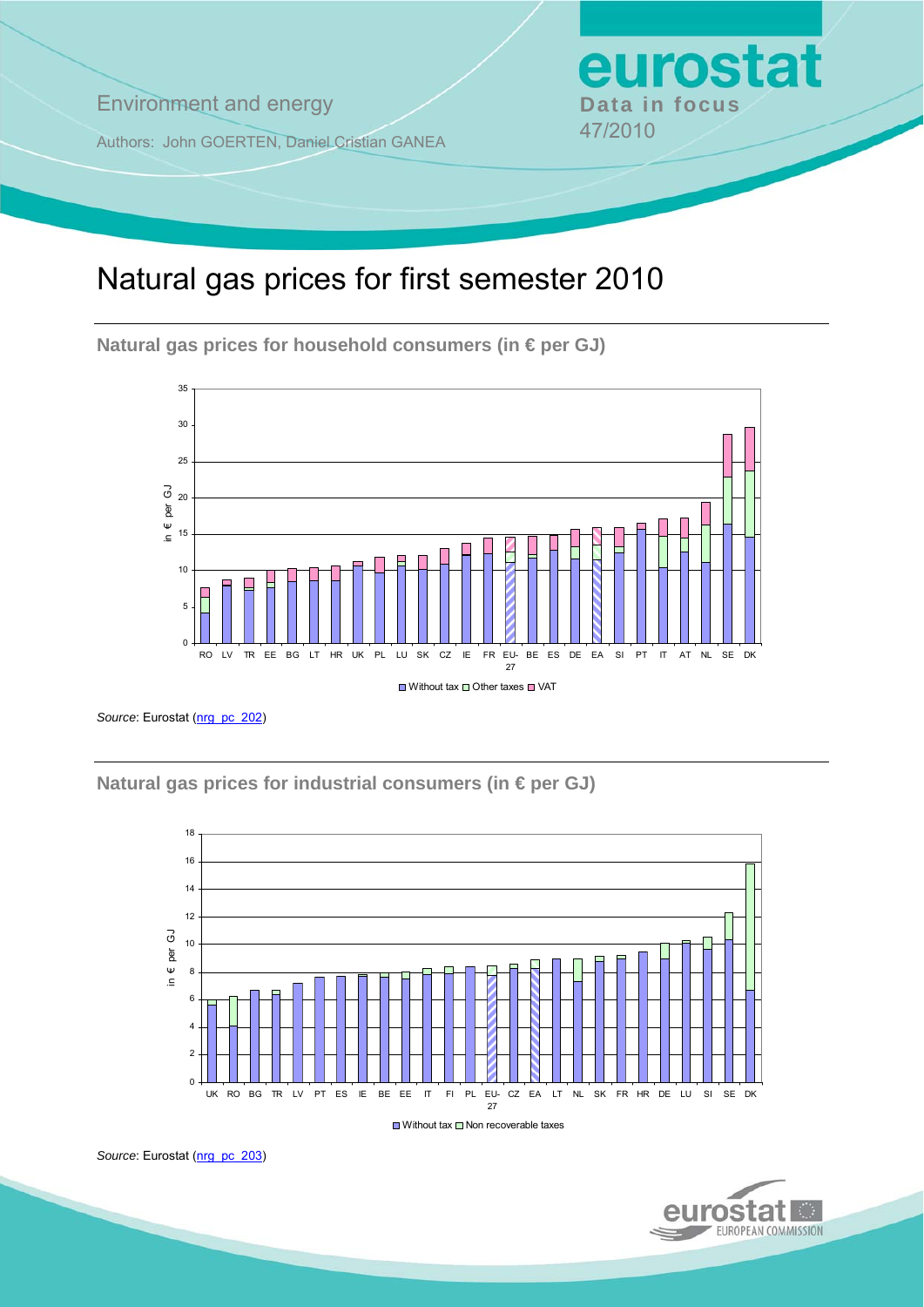|                        | <b>EU-27</b>  | EA            | <b>BE</b>     | <b>BG</b>     | <b>CZ</b>     | <b>DK</b>      | <b>DE</b>      | <b>EE</b>     | IE.           | ES            | <b>FR</b>     | IT            | LV           | LT            |
|------------------------|---------------|---------------|---------------|---------------|---------------|----------------|----------------|---------------|---------------|---------------|---------------|---------------|--------------|---------------|
| Households<br>Industry | 14.54<br>8.44 | 15.98<br>8.90 | 14.70<br>7.93 | 10.21<br>6.66 | 13.04<br>8.56 | 29.70<br>15.81 | 15.70<br>10.10 | 10.07<br>8.00 | 13.79<br>7.83 | 14.83<br>7.70 | 14.46<br>9.19 | 17.15<br>8.24 | 8.73<br>7.17 | 10.43<br>8.91 |
|                        |               |               |               |               |               |                |                |               |               |               |               |               |              |               |
|                        | LU            | HU            | <b>NL</b>     | <b>AT</b>     | <b>PL</b>     | <b>PT</b>      | <b>RO</b>      | <b>SI</b>     | SK            | FI            | <b>SE</b>     | <b>UK</b>     | <b>HR</b>    | <b>TR</b>     |

**Natural gas prices for household and industrial consumers (in € per GJ)** 

Source: Eurostat ([nrg\\_pc\\_202,](http://ec.europa.eu/eurostat/product?mode=view&code=nrg_pc_202) [nrg\\_pc\\_203\)](http://ec.europa.eu/eurostat/product?mode=view&code=nrg_pc_203)

**Natural gas prices for household and industrial consumers (in national currency per GJ for non-Euro Area countries)** 

|            | <b>BG</b> | CZ     | DK     | EE     | $\mathbf{v}$<br><b>. v</b> | . .   | HU | PL.   | <b>RO</b> | <b>SE</b> | <b>UK</b> | <b>HR</b> | <b>TR</b> |
|------------|-----------|--------|--------|--------|----------------------------|-------|----|-------|-----------|-----------|-----------|-----------|-----------|
| Households | 19.97     | 335.50 | 221.00 | 157.53 | 6.18                       | 36.02 |    | 47.25 | 31.69     | 281.00    | 9.80      | 77.26     | 18.15     |
| Industry   | 13.03     | 220.21 | 117.67 | 125.19 | 5.08                       | 30.77 |    | 33.62 | 25.69     | 120.00    | 5.17      | 68.67     | 13.47     |

Source: Eurostat ([nrg\\_pc\\_202](http://ec.europa.eu/eurostat/product?mode=view&code=nrg_pc_202), [nrg\\_pc\\_203\)](http://ec.europa.eu/eurostat/product?mode=view&code=nrg_pc_203)

## **Share of taxes paid by end-users**

### **Share of taxes for household consumers : Share of taxes for industrial consumers :**

|           | <b>Basic price</b> | <b>Other taxes</b><br>(excl. VAT) | <b>VAT</b> | <b>All Taxes</b> |           | <b>Basic price</b> | Non recoverable<br>taxes | Non recov<br>taxe: |
|-----------|--------------------|-----------------------------------|------------|------------------|-----------|--------------------|--------------------------|--------------------|
|           |                    | in $\epsilon$ per GJ              |            | in $%$           |           |                    | in $\epsilon$ per GJ     | in $%$             |
| <b>UK</b> | 10.73              | 0.00                              | 0.53       | 4.7              | <b>PT</b> | 7.62               | 0.00                     | 0.0                |
| PT        | 15.71              | 0.00                              | 0.79       | 4.8              | ES        | 7.70               | 0.00                     | 0.0                |
| LV        | 7.92               | 0.01                              | 0.79       | 9.2              | LT.       | 8.91               | 0.00                     | 0.0                |
| LU        | 10.60              | 0.63                              | 0.84       | 12.2             | <b>BG</b> | 6.66               | 0.00                     | $0.0\,$            |
| IE        | 12.07              | 0.12                              | 1.60       | 12.5             | <b>PL</b> | 8.40               | 0.00                     | 0.0                |
| ES        | 12.79              | 0.00                              | 2.05       | 13.8             | <b>HR</b> | 9.45               | 0.00                     | 0.0                |
| <b>FR</b> | 12.25              | 0.05                              | 2.16       | 15.3             | LV        | 7.16               | 0.01                     | 0.2                |
| SK        | 10.18              | 0.00                              | 1.93       | 16.0             | LU        | 10.13              | 0.13                     | $1.3$              |
| CZ        | 10.87              | 0.00                              | 2.17       | 16.7             | IE        | 7.67               | 0.16                     | 2.0                |
| BG        | 8.51               | 0.00                              | 1.70       | 16.7             | <b>FR</b> | 8.95               | 0.24                     | 2.6                |
| LT.       | 8.62               | 0.00                              | 1.81       | 17.4             | <b>BE</b> | 7.64               | 0.29                     | 3.7                |
| <b>PL</b> | 9.68               | 0.00                              | 2.13       | 18.0             | CZ        | 8.23               | 0.33                     | 3.9                |
| <b>TR</b> | 7.31               | 0.30                              | 1.37       | 18.6             | <b>SK</b> | 8.74               | 0.37                     | 4.0                |
| <b>HR</b> | 8.65               | 0.00                              | 1.99       | 18.7             | <b>TR</b> | 6.37               | 0.30                     | 4.5                |
| <b>BE</b> | 11.75              | 0.41                              | 2.54       | 20.1             | UK        | 5.63               | 0.31                     | 5.2                |
| SI        | 12.41              | 0.92                              | 2.67       | 22.4             | IT        | 7.78               | 0.46                     | 5.6                |
| EE        | 7.71               | 0.66                              | 1.69       | 23.4             | FI.       | 7.90               | 0.50                     | $6.0\,$            |
| DE        | 11.54              | 1.65                              | 2.51       | 26.5             | EE        | 7.50               | 0.50                     | 6.2                |
| AT        | 12.54              | 1.87                              | 2.88       | 27.5             | SI        | 9.61               | 0.92                     | 8.7                |
| IT        | 10.45              | 4.29                              | 2.41       | 39.1             | <b>DE</b> | 8.98               | 1.12                     | 11.1               |
| <b>NL</b> | 11.19              | 5.17                              | 3.10       | 42.5             | <b>SE</b> | 10.32              | 1.94                     | 15.8               |
| <b>SE</b> | 16.45              | 6.44                              | 5.82       | 42.7             | <b>NL</b> | 7.31               | 1.65                     | 18.4               |
| <b>RO</b> | 4.18               | 2.24                              | 1.22       | 45.3             | <b>RO</b> | 4.12               | 2.08                     | 33.5               |
| DK        | 14.60              | 9.15                              | 5.94       | 50.8             | DK        | 6.65               | 9.16                     | 57.9               |
| HU        |                    |                                   |            |                  | AT        |                    |                          |                    |
| FI.       |                    |                                   |            |                  | <b>HU</b> |                    |                          |                    |

| <b>Basic price</b> | Other taxes<br>(excl. VAT) | <b>VAT</b> | <b>All Taxes</b> |           | <b>Basic price</b> | Non recoverable<br>taxes | Non recoverable<br>taxes |
|--------------------|----------------------------|------------|------------------|-----------|--------------------|--------------------------|--------------------------|
|                    | in $\epsilon$ per GJ       |            | in %             |           |                    | in $\epsilon$ per GJ     | in %                     |
| 10.73              | 0.00                       | 0.53       | 4.7              | PT.       | 7.62               | 0.00                     | 0.0                      |
| 15.71              | 0.00                       | 0.79       | 4.8              | ES        | 7.70               | 0.00                     | 0.0                      |
| 7.92               | 0.01                       | 0.79       | 9.2              | <b>LT</b> | 8.91               | 0.00                     | 0.0                      |
| 10.60              | 0.63                       | 0.84       | 12.2             | BG        | 6.66               | 0.00                     | 0.0                      |
| 12.07              | 0.12                       | 1.60       | 12.5             | <b>PL</b> | 8.40               | 0.00                     | 0.0                      |
| 12.79              | 0.00                       | 2.05       | 13.8             | <b>HR</b> | 9.45               | 0.00                     | 0.0                      |
| 12.25              | 0.05                       | 2.16       | 15.3             | LV        | 7.16               | 0.01                     | 0.2                      |
| 10.18              | 0.00                       | 1.93       | 16.0             | LU        | 10.13              | 0.13                     | 1.3                      |
| 10.87              | 0.00                       | 2.17       | 16.7             | ΙE        | 7.67               | 0.16                     | 2.0                      |
| 8.51               | 0.00                       | 1.70       | 16.7             | <b>FR</b> | 8.95               | 0.24                     | 2.6                      |
| 8.62               | 0.00                       | 1.81       | 17.4             | <b>BE</b> | 7.64               | 0.29                     | 3.7                      |
| 9.68               | 0.00                       | 2.13       | 18.0             | CZ        | 8.23               | 0.33                     | 3.9                      |
| 7.31               | 0.30                       | 1.37       | 18.6             | SK        | 8.74               | 0.37                     | 4.0                      |
| 8.65               | 0.00                       | 1.99       | 18.7             | <b>TR</b> | 6.37               | 0.30                     | 4.5                      |
| 11.75              | 0.41                       | 2.54       | 20.1             | <b>UK</b> | 5.63               | 0.31                     | 5.2                      |
| 12.41              | 0.92                       | 2.67       | 22.4             | IT        | 7.78               | 0.46                     | 5.6                      |
| 7.71               | 0.66                       | 1.69       | 23.4             | FI.       | 7.90               | 0.50                     | 6.0                      |
| 11.54              | 1.65                       | 2.51       | 26.5             | EE        | 7.50               | 0.50                     | 6.2                      |
| 12.54              | 1.87                       | 2.88       | 27.5             | SI        | 9.61               | 0.92                     | 8.7                      |
| 10.45              | 4.29                       | 2.41       | 39.1             | DE        | 8.98               | 1.12                     | 11.1                     |
| 11.19              | 5.17                       | 3.10       | 42.5             | <b>SE</b> | 10.32              | 1.94                     | 15.8                     |
| 16.45              | 6.44                       | 5.82       | 42.7             | <b>NL</b> | 7.31               | 1.65                     | 18.4                     |
| 4.18               | 2.24                       | 1.22       | 45.3             | <b>RO</b> | 4.12               | 2.08                     | 33.5                     |
| 14.60              | 9.15                       | 5.94       | 50.8             | <b>DK</b> | 6.65               | 9.16                     | 57.9                     |
|                    |                            |            |                  | AT        |                    |                          |                          |
|                    |                            |            |                  | <b>HU</b> |                    |                          |                          |

*Source*: Eurostat ([nrg\\_pc\\_202](http://ec.europa.eu/eurostat/product?mode=view&code=nrg_pc_202)) *Source*: Eurostat [\(nrg\\_pc\\_203](http://ec.europa.eu/eurostat/product?mode=view&code=nrg_pc_203))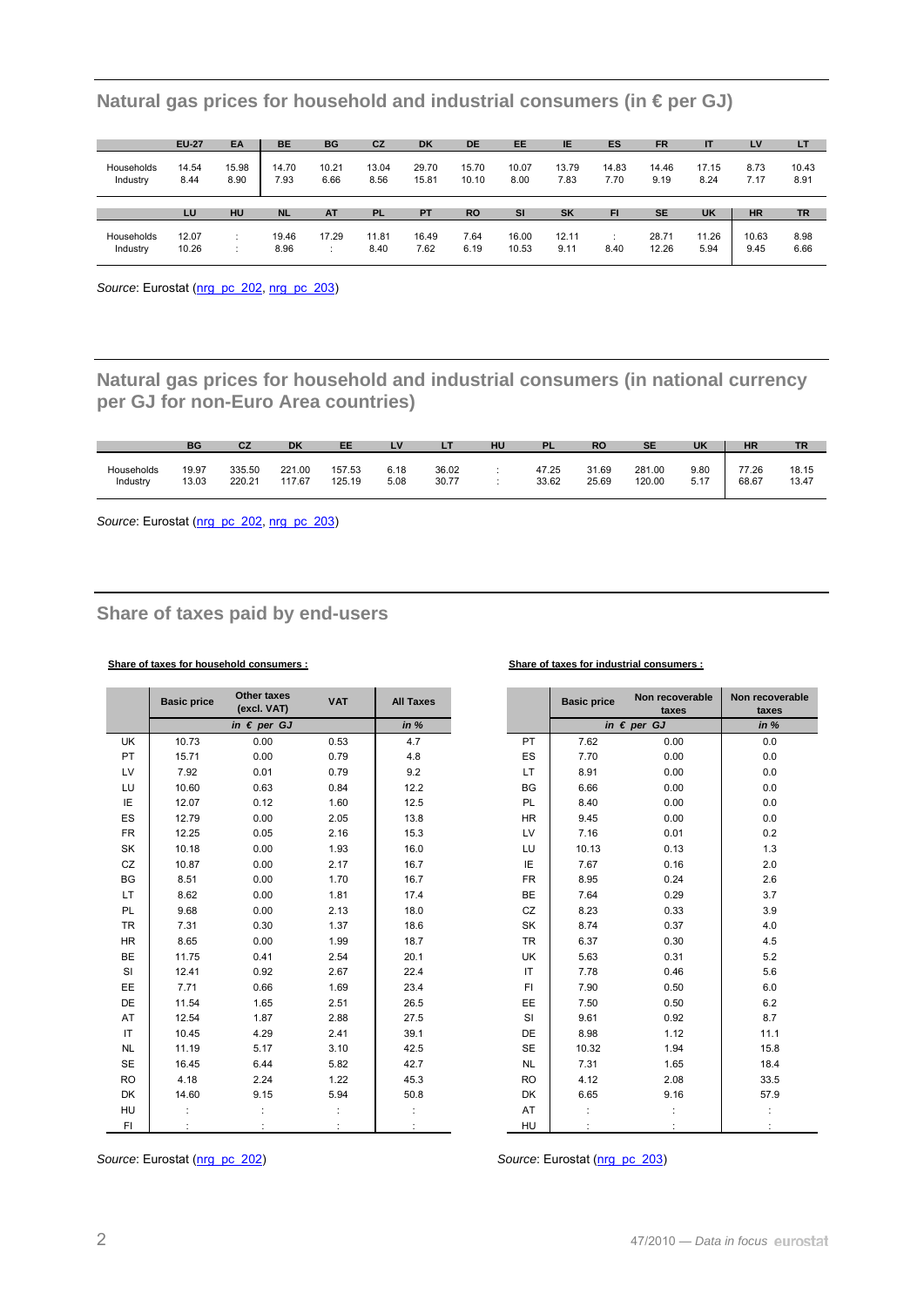**Evolution of EU-27 and EA gas prices for household consumers in € per GJ (all taxes included)** 



Source: Eurostat ([nrg\\_pc\\_202](http://ec.europa.eu/eurostat/product?mode=view&code=nrg_pc_202))

**Evolution of EU-27 and EA gas prices for industrial consumers in € per GJ (VAT and all other recoverable taxes and levies excluded)** 



Source: Eurostat (nrg\_pc\_203)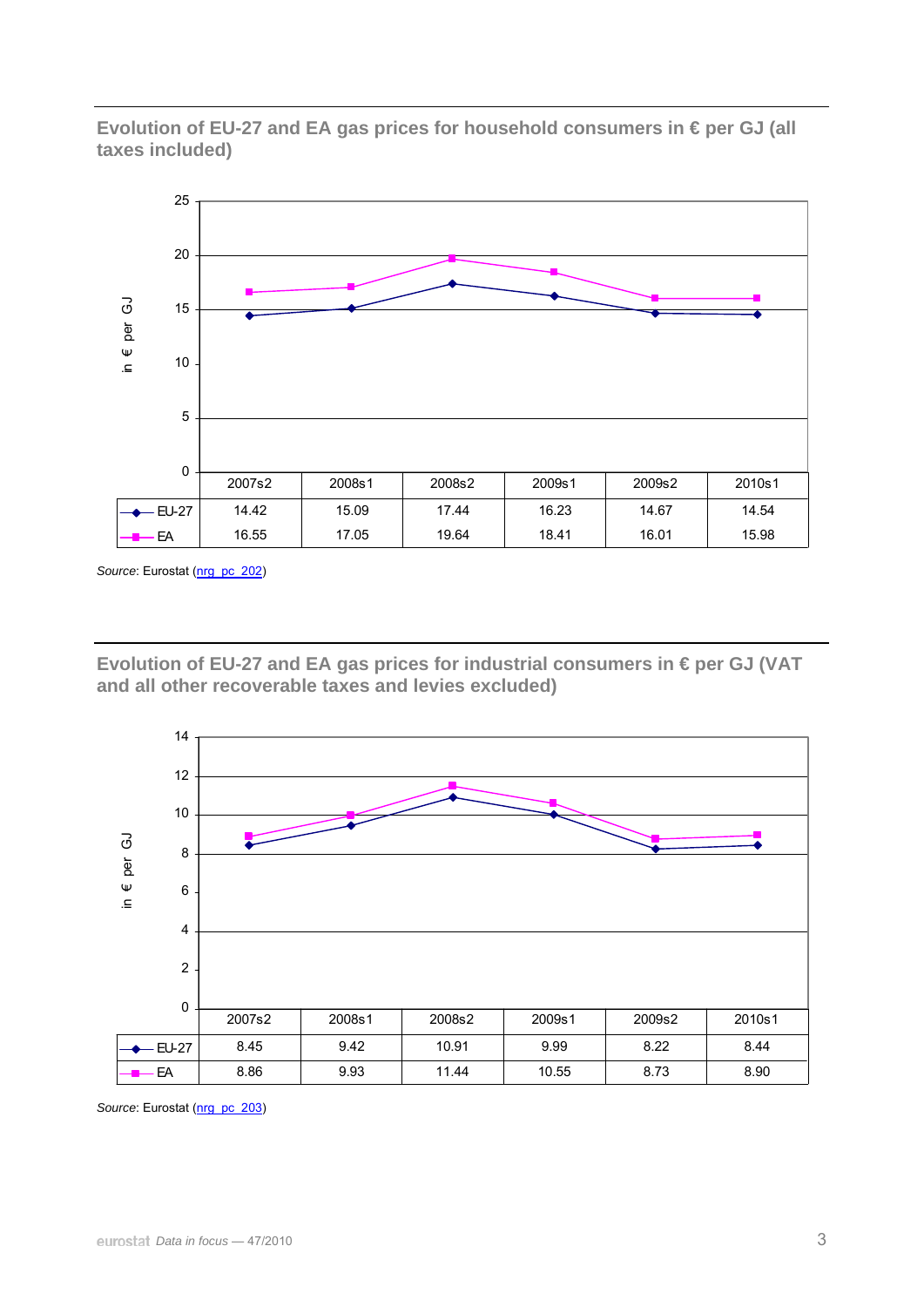**Natural gas prices for household consumers, in national currency per GJ (all taxes included) – comparison between first semester 2010 and first semester 2009 (in %)** 

|              | 2007s2  | 2008s1               | 2008s2               | 2009s1        | 2009s2         | 2010s1         | 2010s1<br>2009s1     |       |       |       |     | Percentage change in natural gas prices for household consumers,<br>2010s1 and 2009s1 |           |   |          |    |
|--------------|---------|----------------------|----------------------|---------------|----------------|----------------|----------------------|-------|-------|-------|-----|---------------------------------------------------------------------------------------|-----------|---|----------|----|
|              |         |                      |                      | in NAC per GJ |                |                | in $%$               | $-50$ | $-40$ | $-30$ |     | $-20$                                                                                 | $-10$     | 0 | 10<br>20 | 30 |
| LV           | 6.05    | 6.08                 | 9.81                 | 10.27         | 7.42           | 6.18           | $-39.82$             |       | LV    |       |     |                                                                                       |           |   |          |    |
| ΙE           | 16.85   | 15.09                | 18.05                | 17.89         | 15.29          | 13.79          | $-22.92$             |       |       |       | IE. |                                                                                       |           |   |          |    |
| BG           | 17.56   | 19.26                | 21.24                | 25.70         | 18.91          | 19.97          | $-22.30$             |       |       |       | BG  |                                                                                       |           |   |          |    |
| <b>TR</b>    | 16.01   | 17.07                | 24.95                | 23.34         | 18.58          | 18.15          | $-22.23$             |       |       |       | TR  |                                                                                       |           |   |          |    |
| IT           | 17.15   | 17.47                | 19.99                | 21.04         | 14.84          | 17.15          | $-18.50$             |       |       |       | Π   |                                                                                       |           |   |          |    |
| <b>NL</b>    | 19.14   | 19.37                | 21.03                | 23.13         | 18.67          | 19.46          | $-15.88$             |       |       |       | NL  |                                                                                       |           |   |          |    |
| EA           | 16.55   | 17.05                | 19.64                | 18.41         | 16.01          | 15.98          | $-13.22$             |       |       |       |     | EA <sub>N</sub>                                                                       |           |   |          |    |
| DE           | 17.04   | 17.81                | 21.17                | 18.00         | 16.35          | 15.70          | $-12.78$             |       |       |       |     | DE                                                                                    |           |   |          |    |
| ES           | 16.15   | 15.98                | 18.14                | 16.98         | 14.88          | 14.83          | $-12.65$             |       |       |       |     | ES                                                                                    |           |   |          |    |
| BE           | 13.89   | 16.26                | 20.24                | 16.82         | 14.33          | 14.70          | $-12.60$             |       |       |       |     | BE                                                                                    |           |   |          |    |
| SI           | 14.14   | 15.51                | 19.77                | 18.28         | 14.96          | 16.00          | $-12.49$             |       |       |       |     | SI                                                                                    |           |   |          |    |
| LU           | 10.12   | 15.48                | 14.28                | 13.68         | 12.82          | 12.07          | $-11.77$             |       |       |       |     | LU                                                                                    |           |   |          |    |
| LT           | 22.51   | 31.58                | 36.69                | 40.74         | 38.97          | 36.02          | $-11.59$             |       |       |       |     | LT                                                                                    |           |   |          |    |
| <b>EU-27</b> | 14.42   | 15.09                | 17.44                | 16.23         | 14.67          | 14.54          | $-10.40$             |       |       |       |     | <b>EU-27</b>                                                                          |           |   |          |    |
| CZ           | 275.48  | 307.45               | 363.03               | 373.12        | 337.81         | 335.50         | $-10.08$             |       |       |       |     | CZ                                                                                    |           |   |          |    |
| EE           | 114.28  | 145.51               | 161.22               | 171.49        | 157.60         | 157.53         | $-8.14$              |       |       |       |     | EE                                                                                    |           |   |          |    |
| <b>RO</b>    | 31.75   | 33.81                | 34.48                | 34.34         | 31.66          | 31.69          | $-7.71$              |       |       |       |     | <b>RO</b>                                                                             |           |   |          |    |
| UK           | 6.88    | 8.51                 | 10.86                | 10.58         | 10.52          | 9.80           | $-7.39$              |       |       |       |     | UK                                                                                    |           |   |          |    |
| SK           | 12.72   | 12.64                | 12.92                | 12.83         | 13.21          | 12.11          | $-5.60$              |       |       |       |     | SK                                                                                    |           |   |          |    |
| ${\sf FR}$   | 14.32   | 14.46                | 16.06                | 15.29         | 16.20          | 14.46          | $-5.43$              |       |       |       |     | <b>FR</b>                                                                             |           |   |          |    |
| AT           | 16.95   | 16.27                | 17.11                | 18.03         | 17.23          | 17.29          | $-4.10$              |       |       |       |     |                                                                                       | AT [      |   |          |    |
| PL           | 41.51   | 40.37                | 50.57                | 48.34         | 53.50          | 47.25          | $-2.25$              |       |       |       |     |                                                                                       | PL.       |   |          |    |
| PT           | 18.13   | 17.37                | 17.48                | 16.78         | 16.52          | 16.49          | $-1.72$              |       |       |       |     |                                                                                       | PT        |   |          |    |
| <b>SE</b>    | 237.10  | 248.70               | 284.00               | 269.00        | 279.00         | 281.00         | 4.46                 |       |       |       |     |                                                                                       | <b>SE</b> |   |          |    |
| DK           | 274.80  | $\therefore$         | 198.07               | 190.35        | 199.27         | 221.00         | 16.10                |       |       |       |     |                                                                                       | DK        |   |          |    |
| HR           | 55.65   | 55.20                | 55.30                | 65.40         | 66.44          | 77.26          | 18.13                |       |       |       |     |                                                                                       | HR        |   |          |    |
| HU           | 2679.49 | 2850.47              | 3228.14              | 3878.73       | 3587.33        | $\ddot{\cdot}$ |                      |       |       |       |     |                                                                                       | HU        |   |          |    |
| FI           |         | $\ddot{\phantom{a}}$ | $\ddot{\phantom{a}}$ | ÷             | $\ddot{\cdot}$ | $\ddot{\cdot}$ | $\ddot{\phantom{a}}$ |       |       |       |     |                                                                                       | F1        |   |          |    |

*Source*: Eurostat ([nrg\\_pc\\_202\)](http://ec.europa.eu/eurostat/product?mode=view&code=nrg_pc_202) *Source*: Eurostat [\(nrg\\_pc\\_202\)](http://ec.europa.eu/eurostat/product?mode=view&code=nrg_pc_202)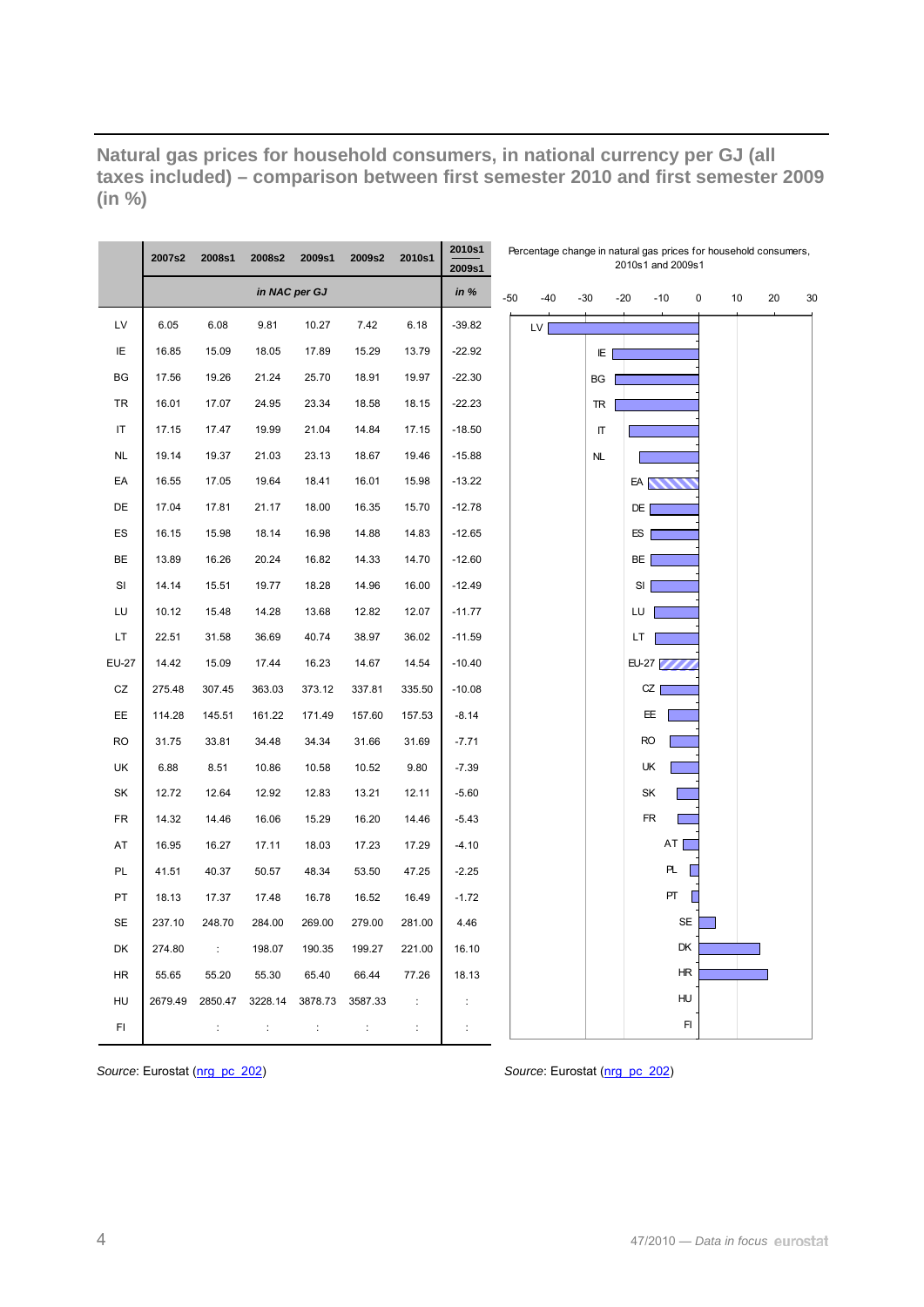|              | 2007s2  | 2008s1    | 2008s2         | 2009s1         | 2009s2  | 2010s1         | 2010s1<br>2009s1 |                    | Percentage change in natural gas prices for industrial consumers, |           |           | 2010s1 and 2009s1 |    |    |    |    |  |
|--------------|---------|-----------|----------------|----------------|---------|----------------|------------------|--------------------|-------------------------------------------------------------------|-----------|-----------|-------------------|----|----|----|----|--|
|              |         |           |                | in NAC per GJ  |         |                | in $%$           | $-40$              | $-30$                                                             | $-20$     | $-10$     | 0                 | 10 | 20 | 30 | 40 |  |
| LV           | 5.39    | 5.53      | 7.78           | 7.68           | 5.42    | 5.08           | $-33.85$         | LV                 |                                                                   |           |           |                   |    |    |    |    |  |
| UK           | 4.98    | 5.99      | 7.10           | 7.46           | 5.17    | 5.17           | $-30.70$         | UK                 |                                                                   |           |           |                   |    |    |    |    |  |
| IT           | 8.36    | 9.34      | 11.32          | 11.08          | 7.83    | 8.24           | $-25.63$         | $\boldsymbol{\Pi}$ |                                                                   |           |           |                   |    |    |    |    |  |
| BG           | 9.81    | 11.18     | 14.53          | 17.10          | 11.65   | 13.03          | $-23.80$         | BG                 |                                                                   |           |           |                   |    |    |    |    |  |
| PT           | 8.20    | 8.69      | 9.21           | 9.81           | 7.22    | 7.62           | $-22.32$         | PT                 |                                                                   |           |           |                   |    |    |    |    |  |
| <b>TR</b>    | 12.08   | 13.30     | 17.92          | 17.20          | 13.64   | 13.47          | $-21.68$         | <b>TR</b>          |                                                                   |           |           |                   |    |    |    |    |  |
| SK           | 8.78    | 9.87      | 13.12          | 11.30          | 8.91    | 9.11           | $-19.44$         |                    | SK                                                                |           |           |                   |    |    |    |    |  |
| ΙE           | 9.72    | 11.05     | 10.99          | 9.30           | 7.31    | 7.83           | $-15.81$         |                    | E                                                                 |           |           |                   |    |    |    |    |  |
| <b>NL</b>    | 9.10    | 9.61      | 10.64          | 10.64          | 10.35   | 8.96           | $-15.79$         |                    | <b>NL</b>                                                         |           |           |                   |    |    |    |    |  |
| DE           | 10.79   | 12.40     | 13.81          | 11.98          | 9.61    | 10.10          | $-15.69$         |                    | DE                                                                |           |           |                   |    |    |    |    |  |
| EA           | 8.86    | 9.93      | 11.44          | 10.55          | 8.73    | 8.90           | $-15.65$         |                    | EA                                                                |           |           |                   |    |    |    |    |  |
| <b>EU-27</b> | 8.45    | 9.42      | 10.91          | 9.99           | 8.22    | 8.44           | $-15.48$         |                    | <b>EU-27</b>                                                      |           |           |                   |    |    |    |    |  |
| SI           | 8.84    | 10.12     | 12.66          | 12.13          | 9.61    | 10.53          | $-13.18$         |                    |                                                                   | SI        |           |                   |    |    |    |    |  |
| CZ           | 186.67  | 223.62    | 270.64         | 252.26         | 194.73  | 220.21         | $-12.71$         |                    |                                                                   | CZ        |           |                   |    |    |    |    |  |
| BE           | 7.83    | 9.15      | 10.79          | 9.04           | 8.50    | 7.93           | $-12.28$         |                    |                                                                   | BE        |           |                   |    |    |    |    |  |
| ES           | 7.07    | 7.64      | 9.03           | 8.70           | 7.53    | 7.70           | $-11.49$         |                    |                                                                   | ES        |           |                   |    |    |    |    |  |
| LU           | 8.73    | 10.49     | 11.33          | 11.21          | 10.03   | 10.26          | $-8.47$          |                    |                                                                   | LU        |           |                   |    |    |    |    |  |
| <b>FR</b>    | 8.51    | 9.23      | 10.85          | 10.01          | 8.80    | 9.19           | $-8.19$          |                    |                                                                   | <b>FR</b> |           |                   |    |    |    |    |  |
| <b>RO</b>    | 26.36   | 28.59     | 28.70          | 27.59          | 25.18   | 25.69          | $-6.88$          |                    |                                                                   | <b>RO</b> |           |                   |    |    |    |    |  |
| PL           | 26.87   | 29.20     | 33.00          | 34.61          | 34.99   | 33.62          | $-2.86$          |                    |                                                                   |           | PL [      |                   |    |    |    |    |  |
| FI           | 6.80    | 7.90      | 9.30           | 8.50           | 8.00    | 8.40           | $-1.18$          |                    |                                                                   |           | FI.       |                   |    |    |    |    |  |
| <b>SE</b>    | 115.90  | 134.70    | 145.00         | 119.00         | 131.00  | 120.00         | 0.84             |                    |                                                                   |           | <b>SE</b> |                   |    |    |    |    |  |
| <b>LT</b>    | 23.34   | 30.34     | 41.92          | 30.14          | 26.08   | 30.77          | 2.08             |                    |                                                                   |           | LT        |                   |    |    |    |    |  |
| DK           | 54.70   | $\sim$ 1. | 126.00         | 114.93         | 100.90  | 117.67         | 2.38             |                    |                                                                   |           | DK        | ۰                 |    |    |    |    |  |
| EE.          | 78.80   | 109.08    | 137.09         | 117.33         | 99.92   | 125.19         | 6.70             |                    |                                                                   |           | EE        |                   |    |    |    |    |  |
| <b>HR</b>    | 46.95   | 46.34     | 46.03          | 54.04          | 54.27   | 68.67          | 27.07            |                    |                                                                   |           | HR        |                   |    |    |    |    |  |
| HU           | 2163.20 | 2457.24   | 2925.09        | 2987.98        | 2113.16 | $\ddot{\cdot}$ |                  |                    |                                                                   |           | HU        |                   |    |    |    |    |  |
| AT           | ÷       | ÷         | $\ddot{\cdot}$ | $\ddot{\cdot}$ | ÷       | $\vdots$       |                  |                    |                                                                   |           | AT        |                   |    |    |    |    |  |

**Natural gas prices for industrial consumers, in national currency per GJ (VAT and all other recoverable taxes and levies excluded) – comparison between first semester 2010 and first semester 2009 (in %)** 

*Source*: Eurostat ([nrg\\_pc\\_203](http://ec.europa.eu/eurostat/product?mode=view&code=nrg_pc_203)) *Source*: Eurostat [\(nrg\\_pc\\_203\)](http://ec.europa.eu/eurostat/product?mode=view&code=nrg_pc_203)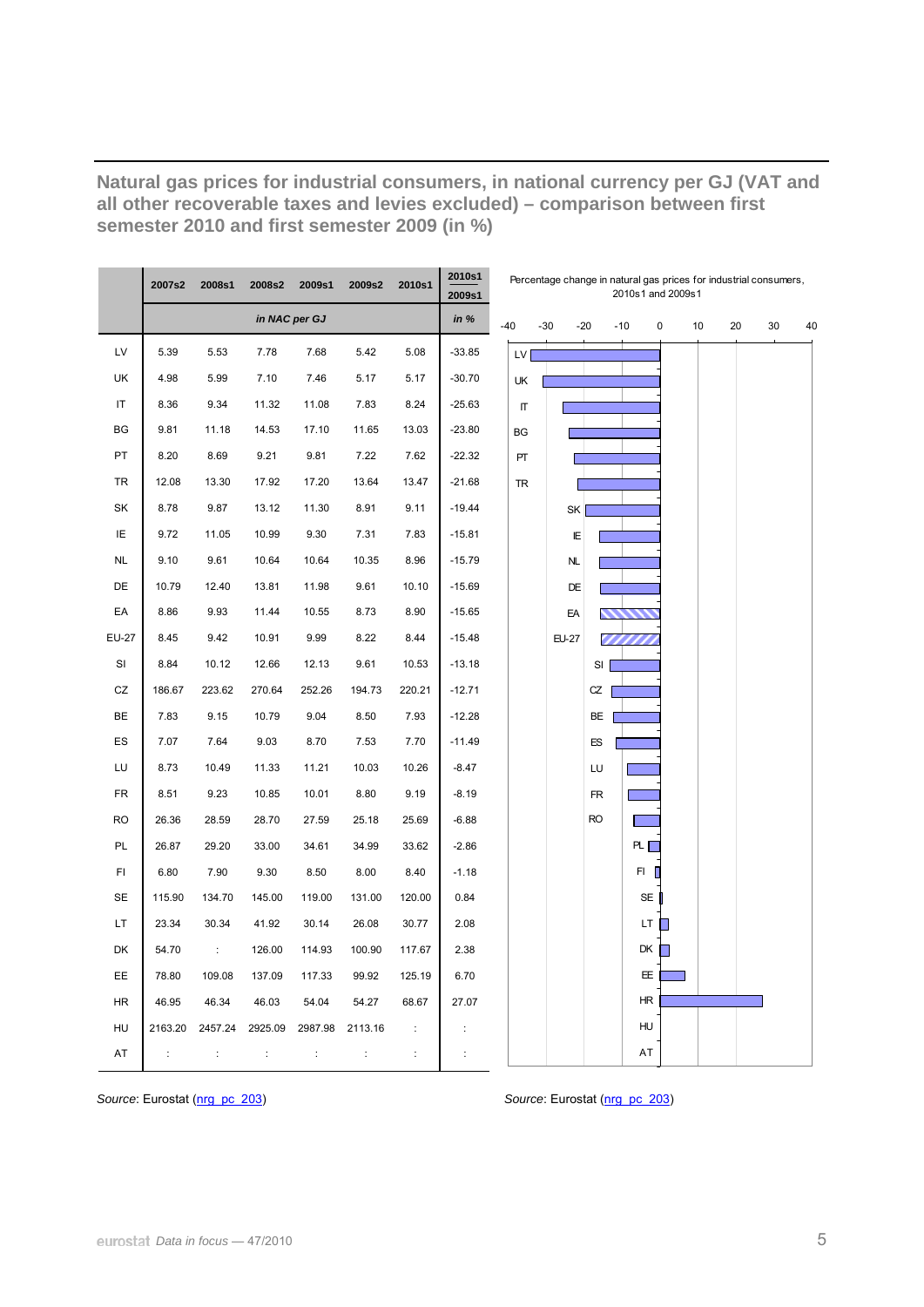

**Natural gas prices in purchasing power standards (PPS) per GJ for household consumers (all taxes included)** 

Source: Eurostat ([nrg\\_pc\\_202](http://ec.europa.eu/eurostat/product?mode=view&code=nrg_pc_202))

**Natural gas prices in purchasing power standards (PPS) per GJ for household consumers (all taxes included)** 

|            | <b>EU-27</b> | <b>BE</b> | BG        | CZ        | <b>DK</b> | <b>DE</b> | <b>EE</b> | IE        | ES        | <b>FR</b> | IT        | LV        | LT    |
|------------|--------------|-----------|-----------|-----------|-----------|-----------|-----------|-----------|-----------|-----------|-----------|-----------|-------|
| Households | 14.54        | 12.82     | 22.32     | 18.80     | 20.59     | 14.92     | 14.85     | 12.11     | 16.18     | 12.57     | 16.44     | 13.30     | 17.10 |
|            |              |           |           |           |           |           |           |           |           |           |           |           |       |
|            | LU           | HU        | <b>NL</b> | <b>AT</b> | <b>PL</b> | <b>PT</b> | <b>RO</b> | <b>SI</b> | <b>SK</b> | <b>SE</b> | <b>UK</b> | <b>HR</b> | TR    |

Source: Eurostat ([nrg\\_pc\\_202](http://ec.europa.eu/eurostat/product?mode=view&code=nrg_pc_202))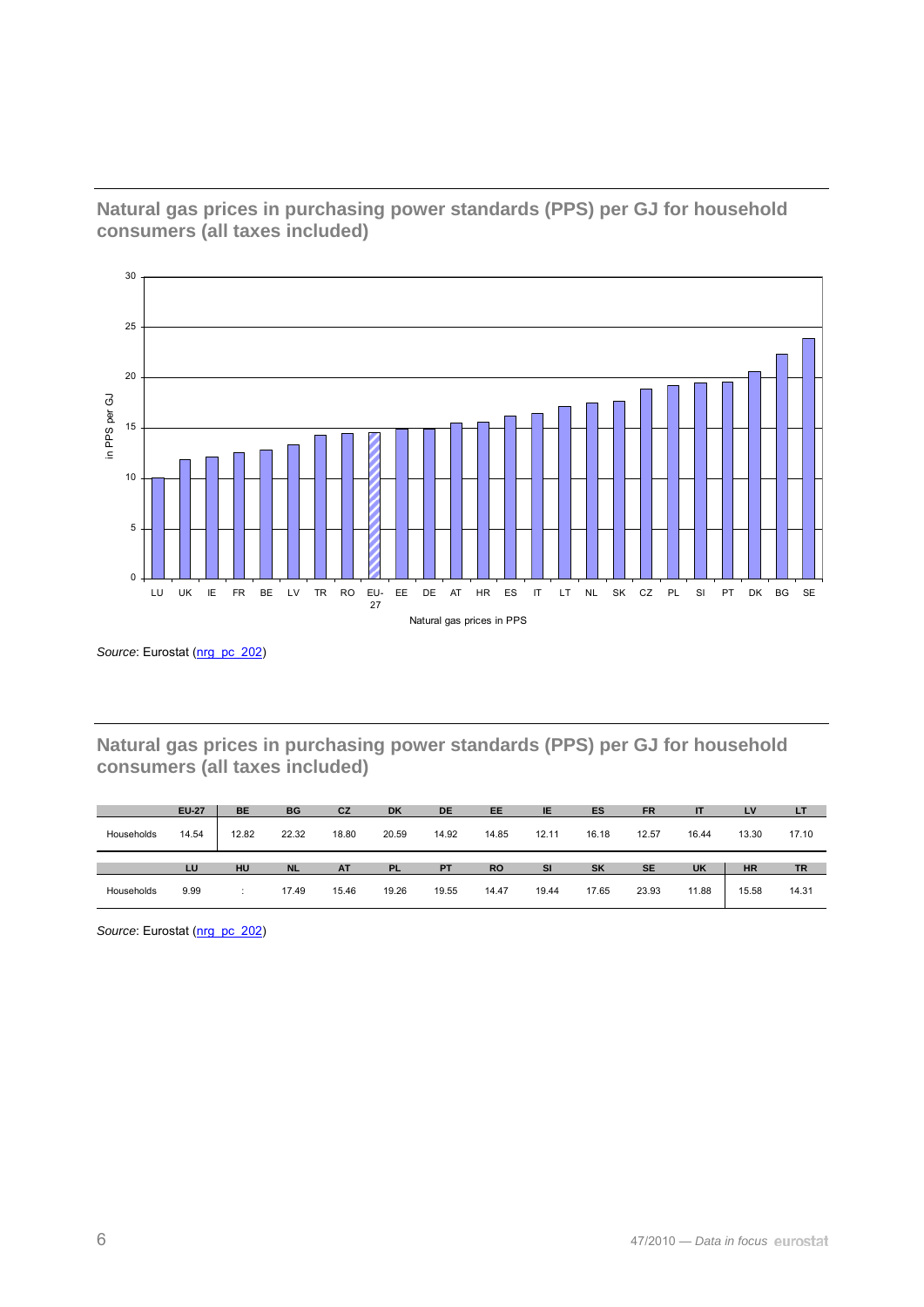# **Comments**

Definitions:

'Household consumers' refer to consumer band D2 (annual consumption between 20 and 200 GJ). 'Industrial consumers' refer to consumer band I3 (annual consumption between 10 000 and 100 000 GJ).

No price data for Austria (for industrial consumers) and Hungary.

Due to the limited size of the gas markets, gas prices are not available for Finland (for household consumers) and Greece.

Gas prices are not applicable for Cyprus and Malta.

":" = not available

GJ = Gigajoule

#### EU aggregates:

**EU-27** = aggregated prices weighted by consumption for the following EU countries: Belgium (BE), Bulgaria (BG), Czech Republic (CZ), Denmark (DK), Germany (DE), Estonia (EE), Ireland (IE), Greece (EL), Spain (ES), France (FR), Italy (IT), Cyprus (CY), Latvia (LV), Lithuania (LT), Luxembourg (LU), Hungary (HU), Malta (MT), the Netherlands (NL), Austria (AT), Poland (PL), Portugal (PT), Romania (RO), Slovenia (SI), Slovakia (SK), Finland (FI), Sweden (SE) and the United Kingdom (UK).

**EA** = aggregated prices weighted by consumption for the following Euro Area countries: EA-13 from 01.01.2007 (Belgium, Germany, Greece, Spain, France, Ireland, Italy, Luxembourg, the Netherlands, Austria, Portugal, Slovenia and Finland); EA-15 from 01.01.2008 (EA-13 + Cyprus and Malta); EA-16 from 01.01.2009 (EA-15 + Slovakia).

HICP indicator (Harmonized Indices of Consumer Prices) was used for EU and EA aggregates where price data was missing.

#### Exchange rates:

Prices for the standard consumers are given in national currencies, PPS (Purchasing Power Standard, annual estimated value) and in euro (average exchange rate first semester 2010).

#### Conversion table in euro for non-Euro Area countries

|                |    |       | $1$ EUR = |                |           |       | $1$ EUR = |
|----------------|----|-------|-----------|----------------|-----------|-------|-----------|
| Bulgaria       | BG | (BGN) | 1.96      | Poland         | <b>PL</b> | (PLN) | 4.00      |
| Czech Republic | cz | (CZK) | 25.73     | Romania        | <b>RO</b> | (RON) | 4.15      |
| Denmark        | DK | (DKK) | 7.44      | Sweden         | <b>SE</b> | (SEK) | 9.79      |
| Estonia        | EE | (EKK) | 15.65     | United Kingdom | <b>UK</b> | (GBP) | 0.87      |
| Latvia         | LV | (LVL) | 0.71      | Croatia        | <b>HR</b> | (HRK) | 7.27      |
| Lithuania      | LT | (LTL) | 3.45      | Turkey         | TR        | (TRY) | 2.02      |
| Hungary        | HU | (HUF) | 271.69    | Norway         | <b>NO</b> | (NOK) | 8.01      |

Source: Eurostat ([ert\\_bil\\_eur\\_q](http://ec.europa.eu/eurostat/product?mode=view&code=ert_bil_eur_q))

This "Data in Focus" publication will be the last issue. Starting with 2011, descriptive data on natural gas prices will be made available on the Eurostat website in the Statistics Explained section.